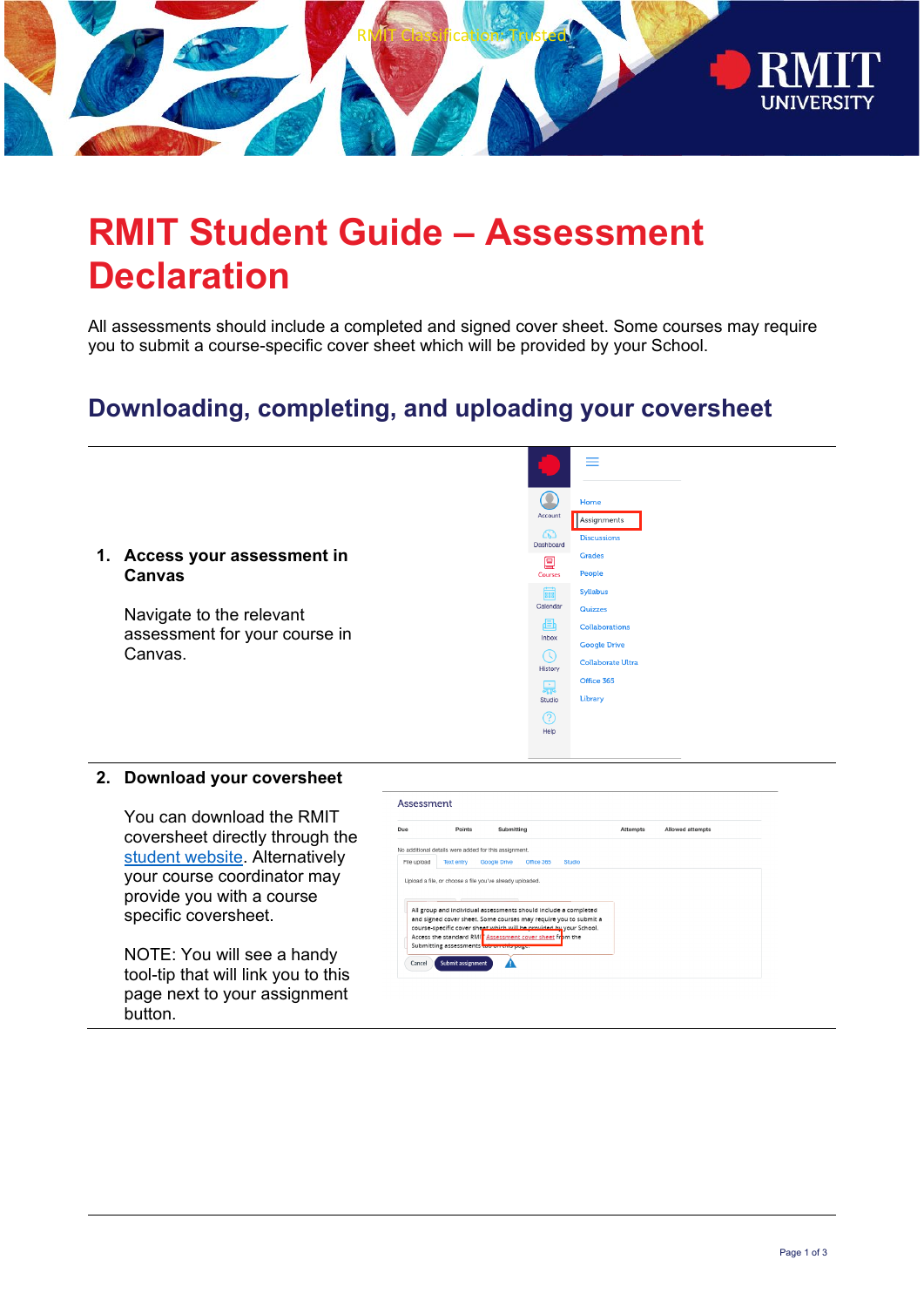### RMIT Classification: Trusted

|    |                                                                                   | Current students / My course / Assessments and results / Assessment                                                                                                                                                                                                                                                                                                                                                            |  |
|----|-----------------------------------------------------------------------------------|--------------------------------------------------------------------------------------------------------------------------------------------------------------------------------------------------------------------------------------------------------------------------------------------------------------------------------------------------------------------------------------------------------------------------------|--|
|    |                                                                                   | Find assessments for your courses, instructions on how to submit your assignments and what assessment<br>feedback you can expect from your teachers.                                                                                                                                                                                                                                                                           |  |
|    |                                                                                   | Find your assessments<br><b>Submitting assessments</b><br>Declaration<br>Feedback<br>Appeals                                                                                                                                                                                                                                                                                                                                   |  |
|    |                                                                                   | How to submit your assessments                                                                                                                                                                                                                                                                                                                                                                                                 |  |
|    |                                                                                   | Submit an assessment via Canvas<br>Many assessments at RMIT can be submitted digitally via Canvas. All assessments are submitted via the Turnitin software. Go to the Canvas webpage<br>for instructions on how to submit your assessments via Canvas.                                                                                                                                                                         |  |
|    |                                                                                   | Go to Canvas webpage                                                                                                                                                                                                                                                                                                                                                                                                           |  |
|    |                                                                                   | Experienced a technical fault when submitting an online assessment?<br>We undertsand that technical issues happen. If possible, take a screenshot of the fault or error message and record the time it happened. Send this<br>information to your teacher to let them know you have had difficulty completing the assessment and then contact IT Connect.<br>Your teacher will be in touch if you need to take further action. |  |
|    |                                                                                   | Assessment cover sheet<br>All assessments should include a completed and signed cover sheet. Some courses may require you to submit a course-specific cover sheet which will<br>be provided by your School.<br>Otherwise, download the cover sheet below.                                                                                                                                                                      |  |
|    |                                                                                   | Download the assessment cover sheet                                                                                                                                                                                                                                                                                                                                                                                            |  |
|    |                                                                                   | <b>BMIT</b><br>Assignment cover sheet<br><b>UNIVERSIT</b><br>for use when submitting work for assessment                                                                                                                                                                                                                                                                                                                       |  |
| 3. | Open your coversheet with<br><b>Adobe Acrobat or you</b><br>proffered PDF reader. | <b>School</b><br>Office use only<br>Program name<br>Program code<br>Course/unit name<br>Course/unit code<br>National Unit of Competency (UOC) title (VE only)                                                                                                                                                                                                                                                                  |  |
|    |                                                                                   | Data starre<br>National Unit of Competency (UOC) code (VE only)<br>Name of lecturer/teacher                                                                                                                                                                                                                                                                                                                                    |  |
|    | Fill in all fields of the PDF for<br>yourself. If it's a group                    | Name of tutor/marker/assessor<br>Assignment no.<br>Due date (DD/MM/YYYY)<br>Class day/time<br>Campus<br>Student/s                                                                                                                                                                                                                                                                                                              |  |
|    | assignment capture all group<br>members details too.                              | Family name<br>Given name<br>Student no.<br>Family name<br><b>Glyen name</b><br>Student no.<br>Family name<br>Glven name<br>Student no.                                                                                                                                                                                                                                                                                        |  |

Given name

Given name

### **4. Sign your coversheet**

Sign the coversheet by clicking the signature field. You may need to setup a digital signature to complete this action.

For more detail on how to sign [a pdf digitally read Adobe's](https://helpx.adobe.com/au/acrobat/using/signing-pdfs.html) [guide.](https://helpx.adobe.com/au/acrobat/using/signing-pdfs.html)

Alternatively you can print, fill out a paper copy and scan.

NOTE: If this is a group assignment, all members must sign the document.

#### **Student signature/s** I/we declare that I/we have read and understood the declaration and statement of authorship.

Family name Family name

Family name

, Student Name

Digitally signed by Student Name<br>Date: 2022.02.24 10:23:31 +11'00'

Student no.

Student no.